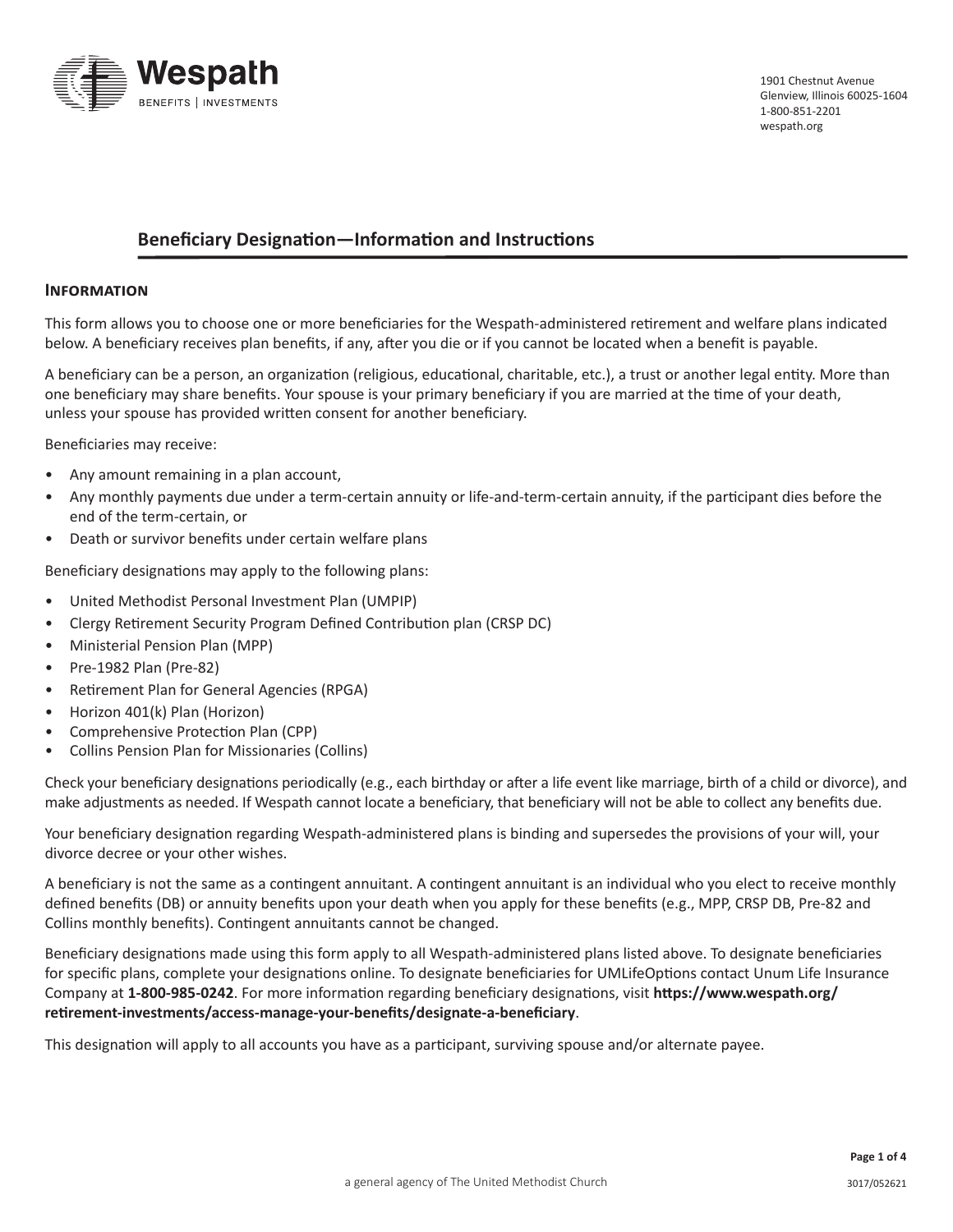### **Instructions**

You are encouraged to manage your beneficiaries online. To add or change beneficiaries, or to update beneficiaries' personal information, login to **benefitsaccess.org** and from the **Retirement Details** page, select **"Accounts"** and then select **"Beneficiaries." If you are unable to update your beneficiaries online, complete this PDF form electronically or use a black pen and print clearly in CAPITAL LETTERS.**

### **Part 1 – Personal Information**

Complete your personal information.

## **Part 2 – Marital Status**

Indicate whether you are single or married. If you are married, provide your marriage date, spouse's name, Social Security number and birth date. If you are changing your beneficiary due to divorce, submit a photocopy of your Divorce Decree or similar court order, if you have not already done so.

## **Part 3 – Primary Beneficiary(ies)**

Enter the personal information for the individual(s) you choose as your primary beneficiary(ies).

If one or more primary beneficiaries is living and can be located at the time of your death, he/she/they will receive 100% of eligible benefits, depending on spousal consent, if applicable.

Wespath-administered plans generally require your surviving spouse to be your sole beneficiary—even if you have submitted a form naming other beneficiaries—unless your spouse has consented to other beneficiaries in Part 5 of this form. Spousal consent is not required for designations relating to accounts you have as a surviving spouse or alternate payee.

If a trust is being named as a beneficiary, a good format to use is:

### *John Smith, not personally, but as trustee of the Mary Smith Trust (under an agreement dated Month/Day/Year).*

If an estate is being named as a beneficiary, a good format to use is:

### *The estate of John Smith.*

If you need more space, complete your beneficiary designations online or print an additional copy of the form, then sign and date both copies.

### **Part 4 – Secondary Beneficiary(ies)**

Enter the personal information for the individual(s) you choose as your secondary beneficiary(ies).

Secondary beneficiaries, if any, are eligible to receive your benefits only when all of your primary beneficiary(ies) die(s) before you or cannot be located.

If you need more space, complete your beneficiary designations online or print an additional copy of the form, then sign and date both copies.

### **Part 5 – Spousal Consent**

Your spouse will be your primary beneficiary if you are married at the time of your death, unless he or she has consented otherwise on this form (or you have named other individuals and have received benefits as an alternate payee or beneficiary of a participant who has died). Your spouse can consent to your designation of other beneficiaries named in Part 3 by completing this section of the document.

Your spouse must consent to the statements that appear on the form, and sign the form in the presence of a Notary Public. Spousal consent is not valid without notarization.

Individuals who are accountholders as a result of divorce or inheriting benefits (i.e., as an alternate payee or beneficiary, including surviving spouses) do not need spousal consent when naming someone other than a spouse.

### **Part 6 – Signature**

Read the statement and, if you agree, sign and date the form. Then, mail it to Wespath at the address indicated. Keep a copy of the submitted form for your records.

Wespath will send a confirmation once this form is processed. You should review the confirmation and keep it for your records.

**Page 2 of 4**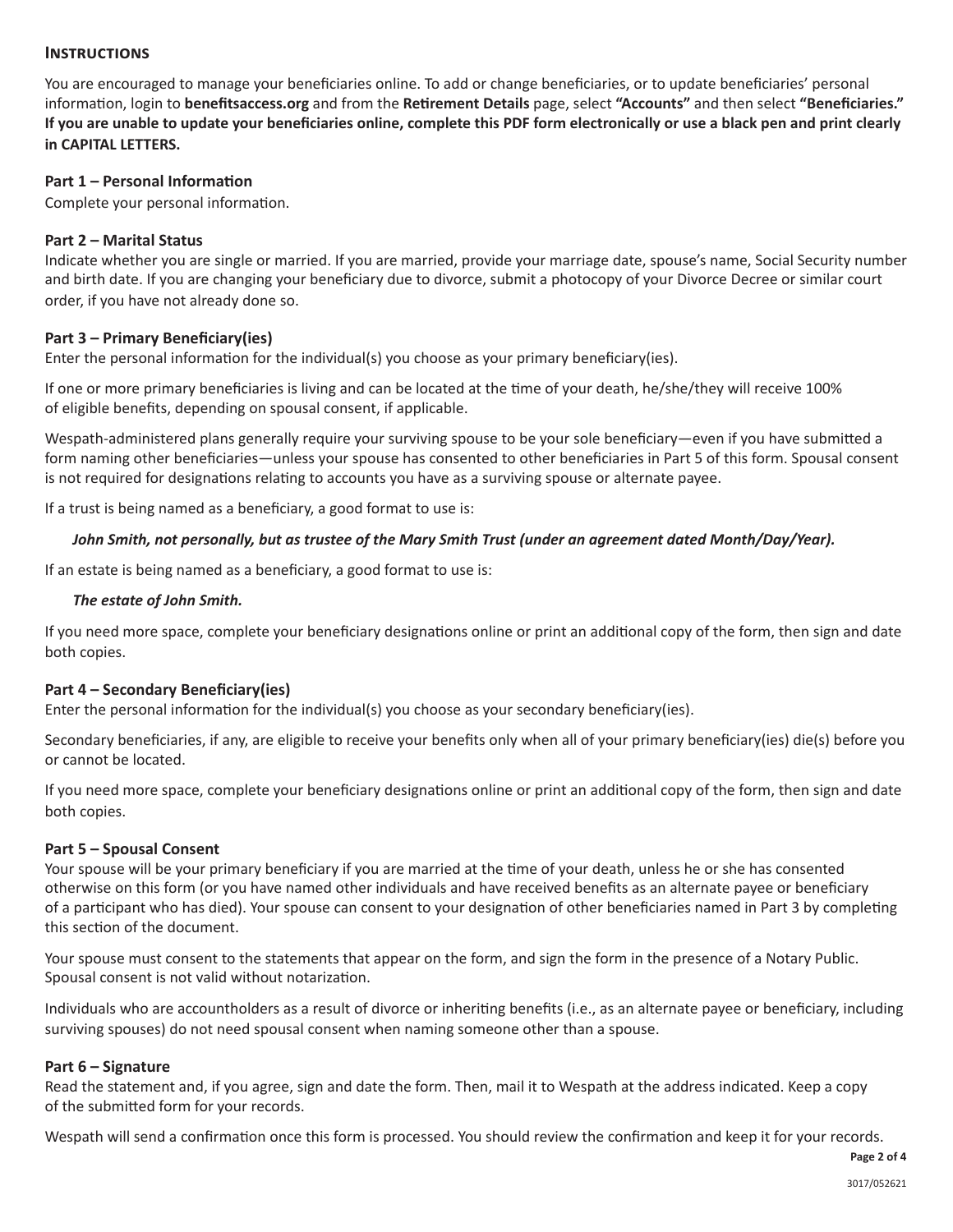

# **Beneficiary Designation**

You are encouraged to manage your beneficiaries online at **benefitsaccess.org**. Log in and from the **Retirement Details** page, select **"Accounts"** and then select **"Beneficiaries."** If you are unable to update your beneficiaries online, complete this PDF form electronically or use a black pen and print clearly in CAPITAL LETTERS.

#### **Part 1 – Personal Information**

|                                |                                        |                | Primary phone $\sharp$ $\left(\begin{array}{c} \hline \ \hline \end{array}\right)$ |  |  |
|--------------------------------|----------------------------------------|----------------|------------------------------------------------------------------------------------|--|--|
|                                |                                        |                |                                                                                    |  |  |
| <b>Part 2 - Marital Status</b> |                                        |                |                                                                                    |  |  |
| Marital status: $\Box$ Single  | □ Married; date ______________________ |                |                                                                                    |  |  |
| <b>LAST NAME</b>               | FIRST NAME                             | MIDDLE INITIAL |                                                                                    |  |  |

If you are submitting this form due to divorce, please submit a photocopy of your *Divorce Decree* or similar court order, if you have not already done so.

#### **Part 3 – Primary Beneficiary(ies)**

| For additional primary beneficiaries, see instructions and check here: $\Box$                                                                                                                                                        | <b>Social Security #</b> | Date of Birth | Relationship* | Percentage** |
|--------------------------------------------------------------------------------------------------------------------------------------------------------------------------------------------------------------------------------------|--------------------------|---------------|---------------|--------------|
|                                                                                                                                                                                                                                      |                          |               |               |              |
|                                                                                                                                                                                                                                      |                          |               |               |              |
|                                                                                                                                                                                                                                      |                          |               |               |              |
|                                                                                                                                                                                                                                      |                          |               |               |              |
|                                                                                                                                                                                                                                      |                          |               |               |              |
|                                                                                                                                                                                                                                      |                          |               |               |              |
|                                                                                                                                                                                                                                      |                          |               |               |              |
|                                                                                                                                                                                                                                      |                          |               |               |              |
|                                                                                                                                                                                                                                      |                          |               |               |              |
|                                                                                                                                                                                                                                      |                          |               |               |              |
| <u>state and the state of the state of the state of the state of the state of the state of the state of the state of the state of the state of the state of the state of the state of the state of the state of the state of the</u> |                          |               |               |              |
|                                                                                                                                                                                                                                      |                          |               |               |              |
|                                                                                                                                                                                                                                      |                          |               |               |              |
| Address and the contract of the contract of the contract of the contract of the contract of the contract of the                                                                                                                      |                          |               |               |              |
|                                                                                                                                                                                                                                      |                          |               |               |              |
|                                                                                                                                                                                                                                      |                          |               |               |              |
|                                                                                                                                                                                                                                      |                          |               |               |              |
|                                                                                                                                                                                                                                      |                          |               |               |              |
|                                                                                                                                                                                                                                      |                          |               |               |              |

**\* Specify "spouse," "child," "legal dependent," "estate," "trust," "organization" or "other."**

**\*\* Percentages must total 100%.**